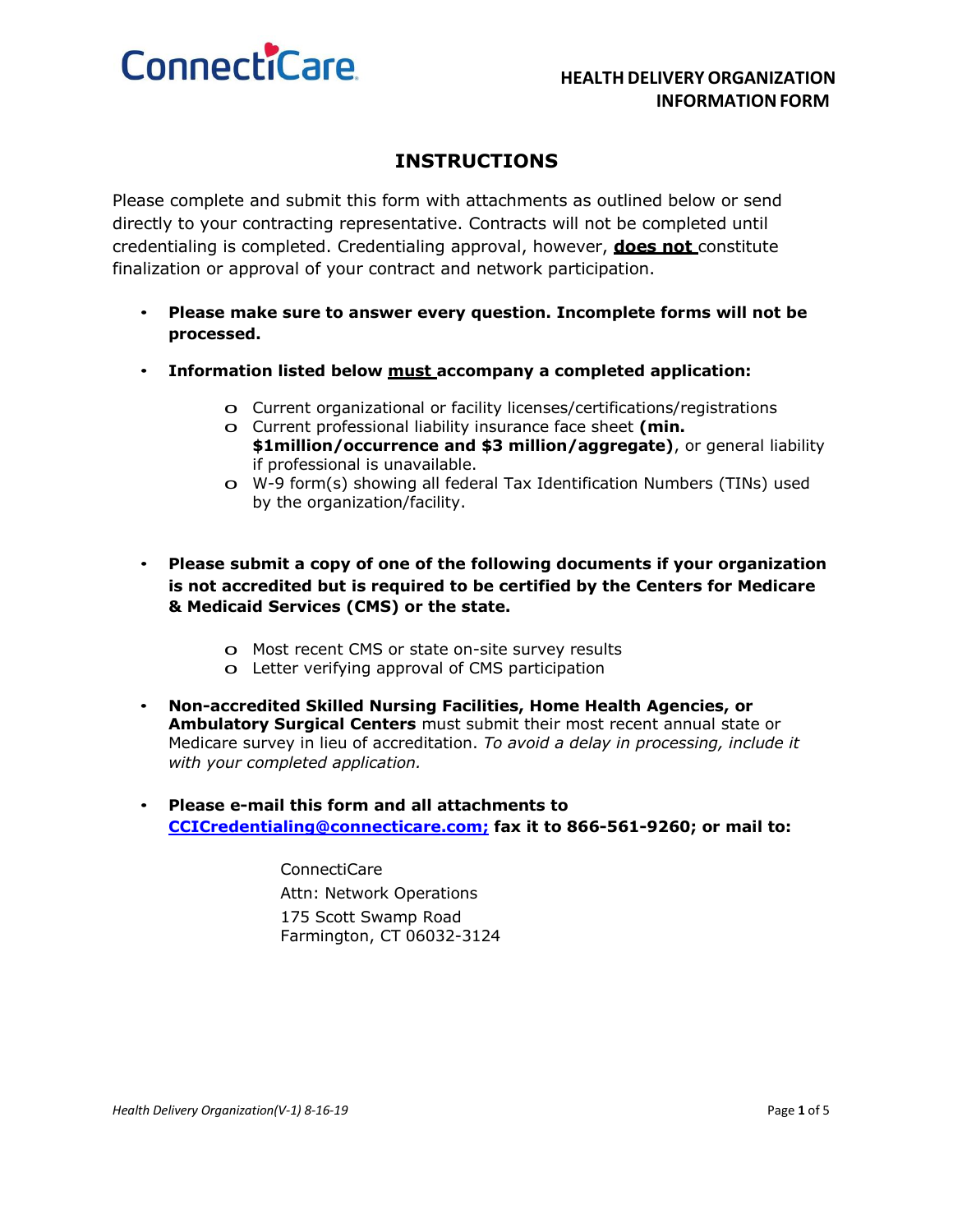

#### **Organization name:**

### **Organization specialty:** (*\*Credentialing sign-off required)*

| Ambulatory surgery center*  | <b>O</b> ther            | Radiology center                         |
|-----------------------------|--------------------------|------------------------------------------|
| Free standing               |                          | $\overline{a}$ ) Advanced radiology (AR) |
| <b>Office based</b>         |                          | (Also select if provider performs        |
|                             |                          | both advanced and non-advanced           |
|                             |                          | radiology)                               |
|                             |                          | b) Non-advanced radiology                |
|                             |                          | c) $\Box$ Both (a & b)                   |
|                             |                          | d) Hospital outpatient radiology         |
| $\Box$ Birthing center*     | Hospice*                 | Outpatient PT/ST/OT                      |
| $\Box$ Dialysis center $^*$ | IV infusion facility $*$ | $\mathbb H$ ome health agency $^*$       |
| □Durable medical equipment  | <b>Skilled nursing</b>   | Walk-in/urgent care                      |
|                             | facility*                |                                          |

### **Service description:**

| <b>Primary practice address:</b>                               |        |         |           |          |        |          |
|----------------------------------------------------------------|--------|---------|-----------|----------|--------|----------|
|                                                                |        |         |           |          |        |          |
|                                                                |        |         |           |          |        |          |
|                                                                |        |         |           |          |        |          |
| Please list the hours of operation:<br>$\circ$ 24 hours/7 days |        |         |           |          |        |          |
| Sunday                                                         | Monday | Tuesday | Wednesday | Thursday | Friday | Saturday |
|                                                                |        |         |           |          |        |          |

### **Doesyour organization provideservicesat locationsother than theprimary address?** | Yes | No | N/A

If "Yes", then please complete the Addendum section of this form for **each** additional service location.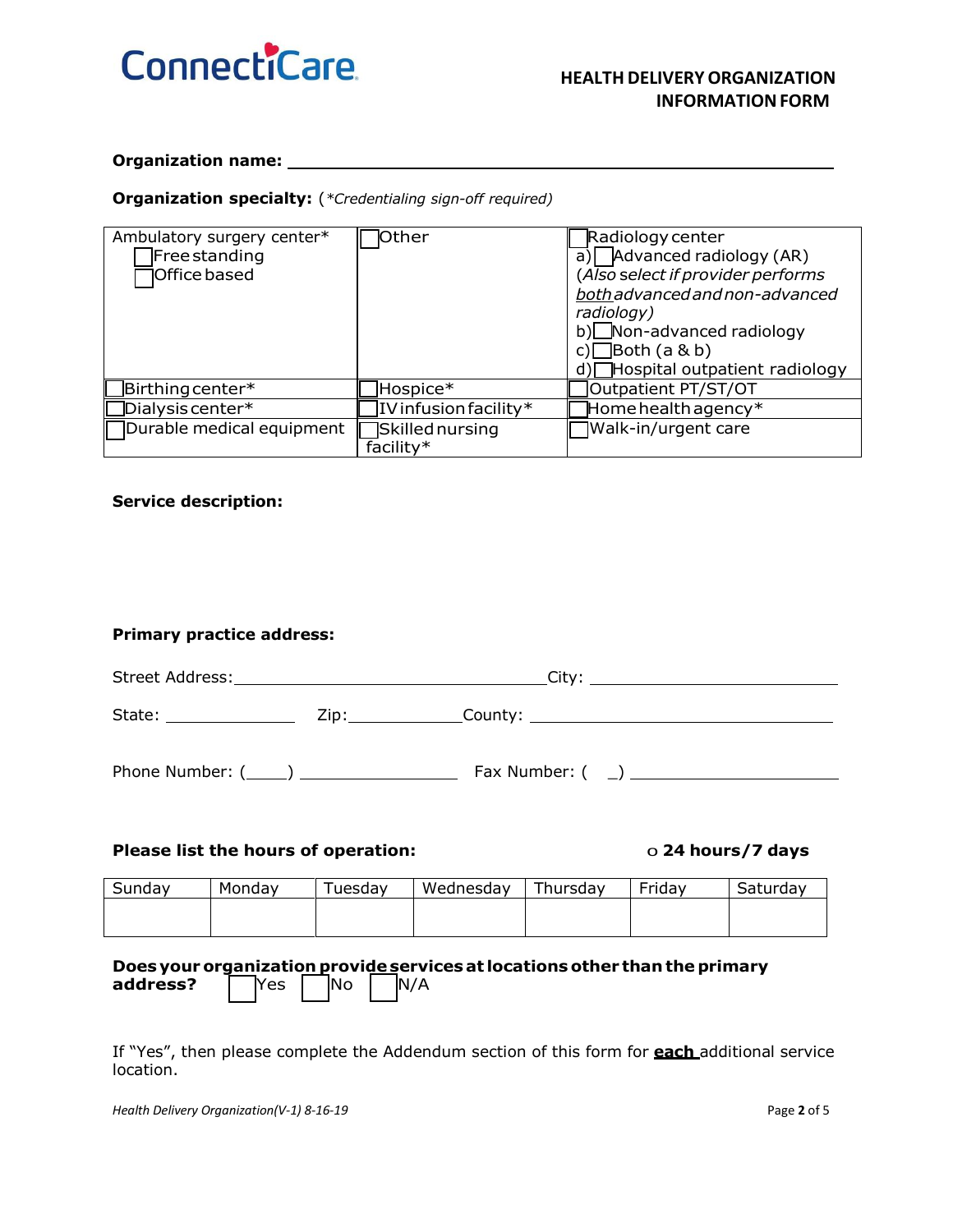

| Languages spoken (other than English)? |
|----------------------------------------|
|                                        |

|--|

o Yes \_\_\_\_\_\_\_\_\_\_\_\_\_\_\_\_\_\_\_\_\_\_\_\_\_\_\_\_\_\_\_\_\_\_\_\_\_\_\_\_\_\_\_\_ o No

**Doesyourorganization providetranslatoror interpreterservices?**  $\bigcap$ Yes  $\bigcap$ No  $\bigcap$ N/A

**Does your organization have wheelchair access? Yes**  $\bigcap$  **No**  $\bigcap N/A$ 

If you answer "n/a or "no" to any of the above questions, please explain the process to assist clients with these needs:

| Mailing address: (if different from above) | <b>Payment address:</b> (if different from above)                                                   |
|--------------------------------------------|-----------------------------------------------------------------------------------------------------|
|                                            |                                                                                                     |
|                                            |                                                                                                     |
|                                            |                                                                                                     |
|                                            |                                                                                                     |
|                                            | Medicare legacy #___________________ASC# (For ambulatory surgical centers only) ___________________ |
|                                            |                                                                                                     |
|                                            |                                                                                                     |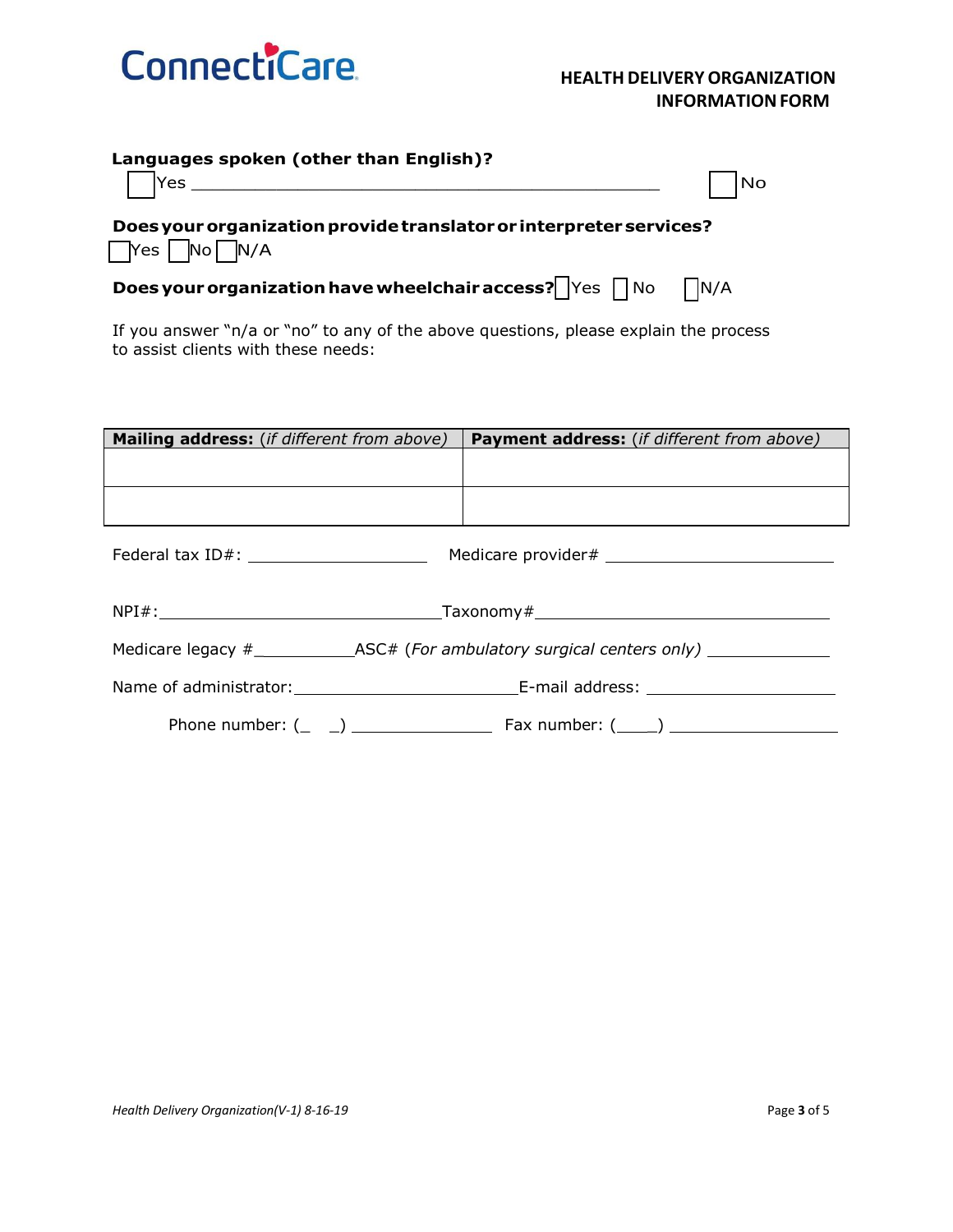

### **HEALTH DELIVERYORGANIZATION INFORMATION FORM**

| Business contact: | E-mail address: |  |
|-------------------|-----------------|--|
|                   |                 |  |

Phone number: (\_ \_) Fax number: (\_ \_)

### **License information:**

| State | License type | License number/facility operating<br>certificate | Issue date | Expiration<br>date |
|-------|--------------|--------------------------------------------------|------------|--------------------|
|       |              |                                                  |            |                    |
|       |              |                                                  |            |                    |

### **Accreditation information:**

| Accrediting body | <b>Accreditation status</b> | <b>Expiration date</b><br>(mm/dd/yy) |
|------------------|-----------------------------|--------------------------------------|
|                  |                             |                                      |
|                  |                             |                                      |
|                  |                             |                                      |

## **Are all patient service locations/satellite sites accredited?**  $\bigcap$ Yes  $\bigcap$  No  $\bigcap$ N/A

• If the organization is not accredited, are there plans to apply for accreditation?  $Yes \fceil No \fceil N/A$ 

If "No", then please explain: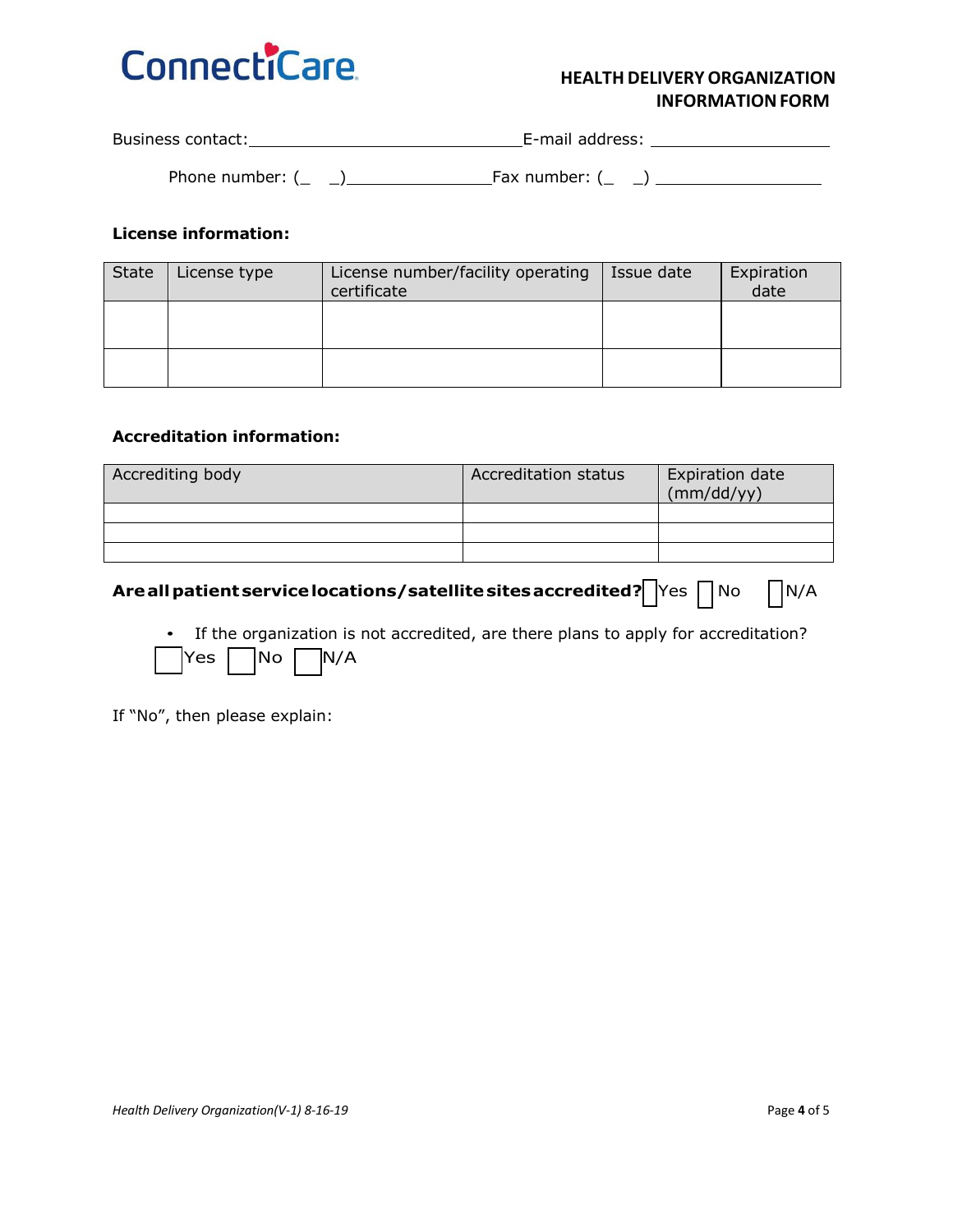

*Before submitting, please check the form for completeness and be sure to include the required attachments listed on page 1.*

**Contact Information**

Authorized signature and a state of the Date

Print name/title **Phone** 

E-mail address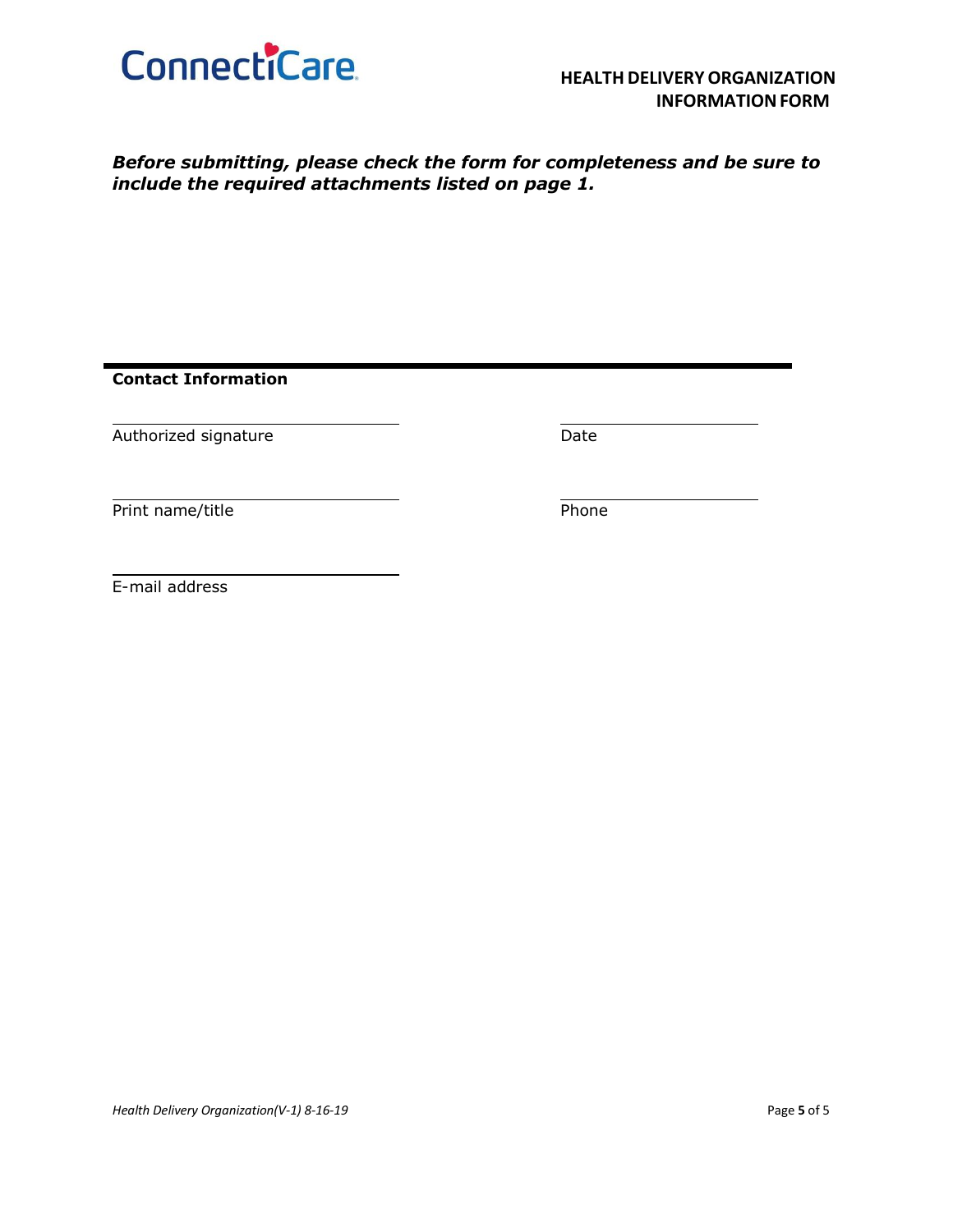

### **ADDENDUM**

To be completed ONLY to list additional service locations.

### **Type of organization:** (*\*Credentialing sign off required)*

| Ambulatory surgery center*     | Other                  | <b>TRadiology center</b>           |
|--------------------------------|------------------------|------------------------------------|
| Free standing                  |                        | a) $\Box$ Advanced radiology (AR)  |
| 1Office based                  |                        | b) Non-advanced radiology          |
|                                |                        | c) $\Box$ Both (a & b)             |
|                                |                        | Hospital outpatient radiology      |
| $\exists$ Birthing center $^*$ | Hospice*               | Outpatient PT/ST/OT                |
| TDialysis center*              | IV infusion facility*  | $\mathbb H$ ome health agency $^*$ |
| Durable medical equipment      | <b>Skilled nursing</b> | Walk-in/urgent care                |
|                                | facility*              |                                    |

### **Organization name:**

| <b>Practice Address:</b> |                      |
|--------------------------|----------------------|
|                          |                      |
|                          | State <b>Zip</b> Zip |
|                          |                      |
|                          |                      |
|                          |                      |

### **Please list hours of operations:** o **24 hours/7 days**

| sundav | Monday | uesdav | Wednesdav | Thursdav | Friday | Saturday |
|--------|--------|--------|-----------|----------|--------|----------|
|        |        |        |           |          |        |          |
|        |        |        |           |          |        |          |

Health Delivery Organization (Addendum)